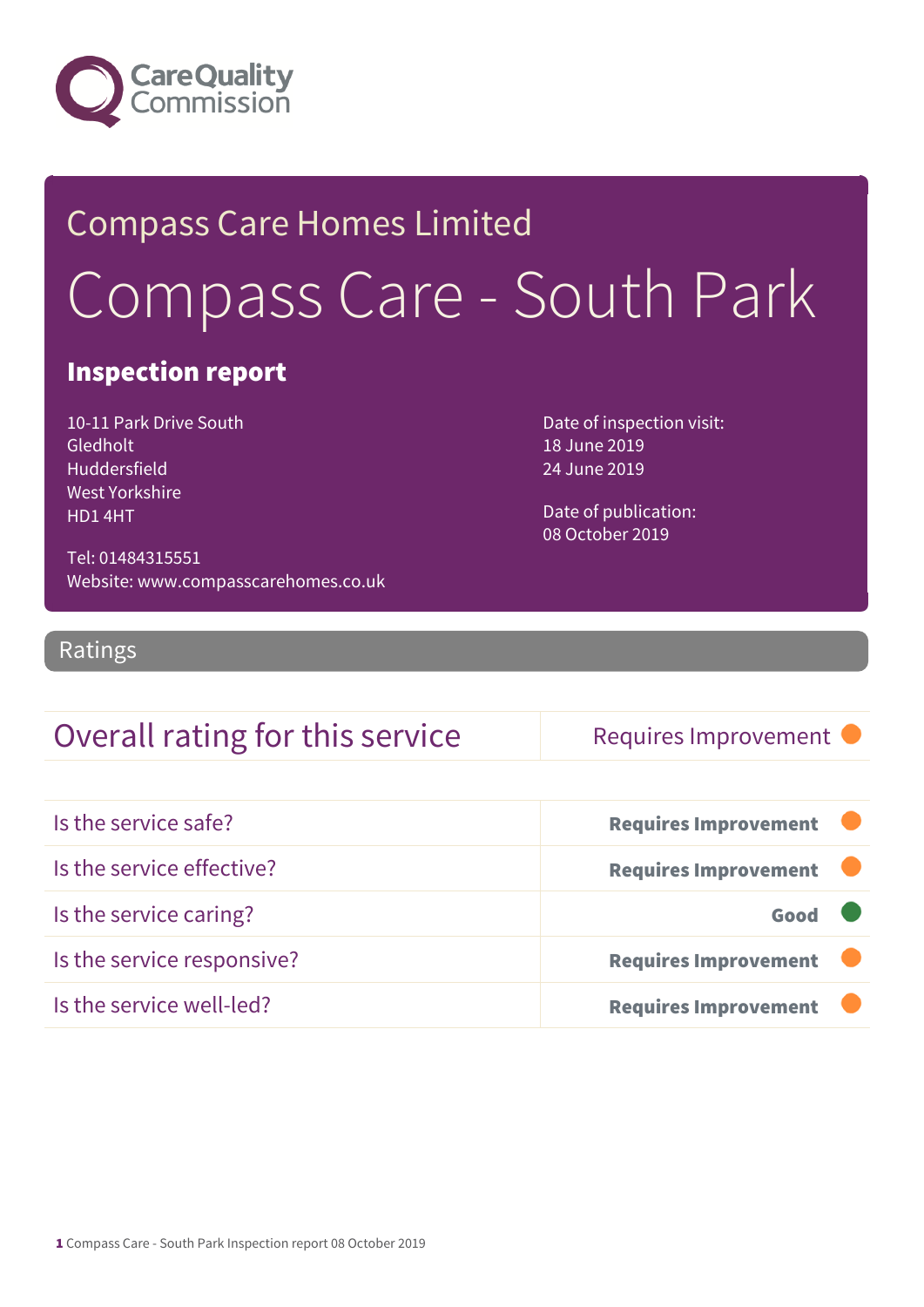### Overall summary

About the service

Compass Care - South Park is a care home providing personal and nursing care to a maximum of ten adults. The registered provider also operates a domiciliary care service for people.

The domiciliary care service offers care to people who live in the Bradford area. Two people using this service received support with personal care. CQC only inspects where people receive personal care. This is help with tasks related to personal hygiene and eating. Where they do we also consider any wider social care provided. The care home is based in two adjoining dormer bungalows, there were ten people were living at the home at the time of the inspection.

The service has been developed and designed in line with the principles and values that underpin Registering the Right Support and other best practice guidance. This ensures that people who use the service can live as full a life as possible and achieve the best possible outcomes. The principles reflect the need for people with learning disabilities and/or autism to live meaningful lives that include control, choice, and independence. People using the service receive planned and co-ordinated person-centred support that is appropriate and inclusive for them.

#### People's experience of using this service and what we found

A range of audits were completed within the home. These had failed to identify or address the shortfalls highlighted within the inspection report. Where an issue was raised in a staff meeting, minutes from the following meeting did not evidence if the issue had been resolved.

Environmental risks to people's safety and well-being were not always identified. Not all aspects of the home were clean. Medicines were managed safely although the senior care worker had to combine administering people's medicines as well as organising people's breakfasts. The recruitment of staff was safe.

There was a programme of induction for new staff and all staff received regular training. Although staff felt supported, they had not all received regular supervision or appraisal. People had access to other healthcare professionals as the need arose.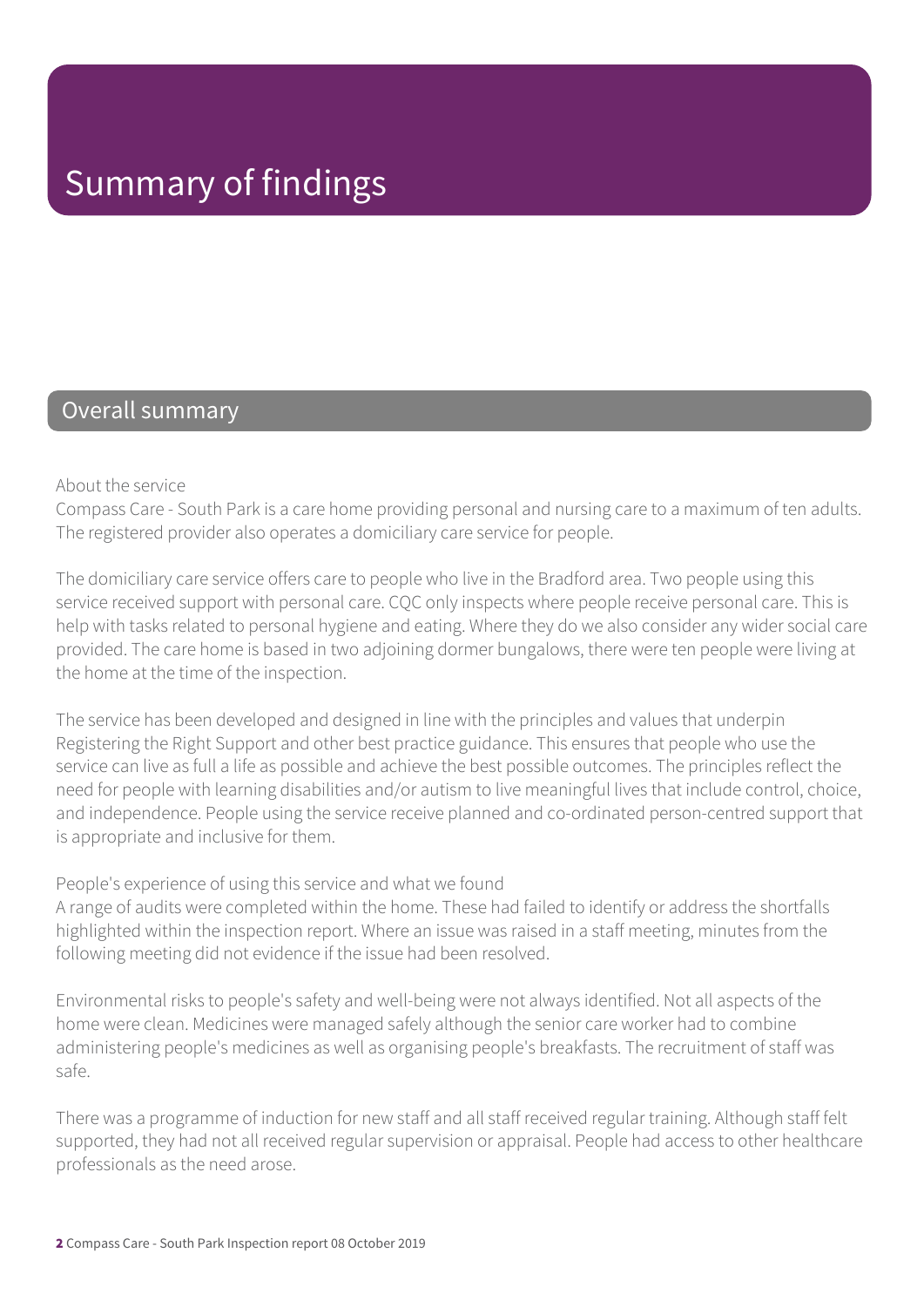People were supported to have maximum choice and control of their lives and staff supported them in the least restrictive way possible and in their best interests; the policies and systems in the service supported this practice.

The service applied the principles and values of Registering the Right Support and other best practice guidance. These ensure that people who use the service can live as full a life as possible and achieve the best possible outcomes that include control, choice and independence.

The outcomes for people using the service reflected the principles and values of Registering the Right Support by promoting choice and control, independence and inclusion. People's support focused on them having as many opportunities as possible for them to gain new skills and become more independent.

The relatives we spoke with told us their relations were happy living at Compass Care – South Park. We observed staff to be kind and caring. Staff treated people with dignity and respect. People right to privacy was respected.

Care records were detailed, and person centred. Daily records were electronic, they did not always accurately reflect the time people received support and information about their activities was not always included. Relatives were aware of how to complain should the need arise.

For more details, please see the full report which is on the CQC website at www.cqc.org.uk

#### Rating at last inspection and update

The last rating for this service was requires improvement (published 19 June 2018), there were two breaches of regulation. The provider completed an action plan after the last inspection to show what they would do and by when to improve.

At this inspection not enough improvement had not been made/sustained and the provider was still in breach of regulations.

The service remains rated requires improvement. This service has been rated requires improvement for the last two consecutive inspections.

Why we inspected

This was a planned inspection based on the previous rating.

Enforcement We have identified breaches in relation to safe care and treatment and governance at this inspection.

Please see the action we have told the provider to take at the end of this report.

Full information about CQC's regulatory response to the more serious concerns found during inspections is added to reports after any representations and appeals have been concluded.

#### Follow up

We will meet with the provider following this report being published to discuss how they will make changes to ensure they improve their rating to at least good. We will also request an action plan for the provider to understand what they will do to improve the standards of quality and safety. We will return to visit as per our re-inspection programme. If we receive any concerning information we may inspect sooner.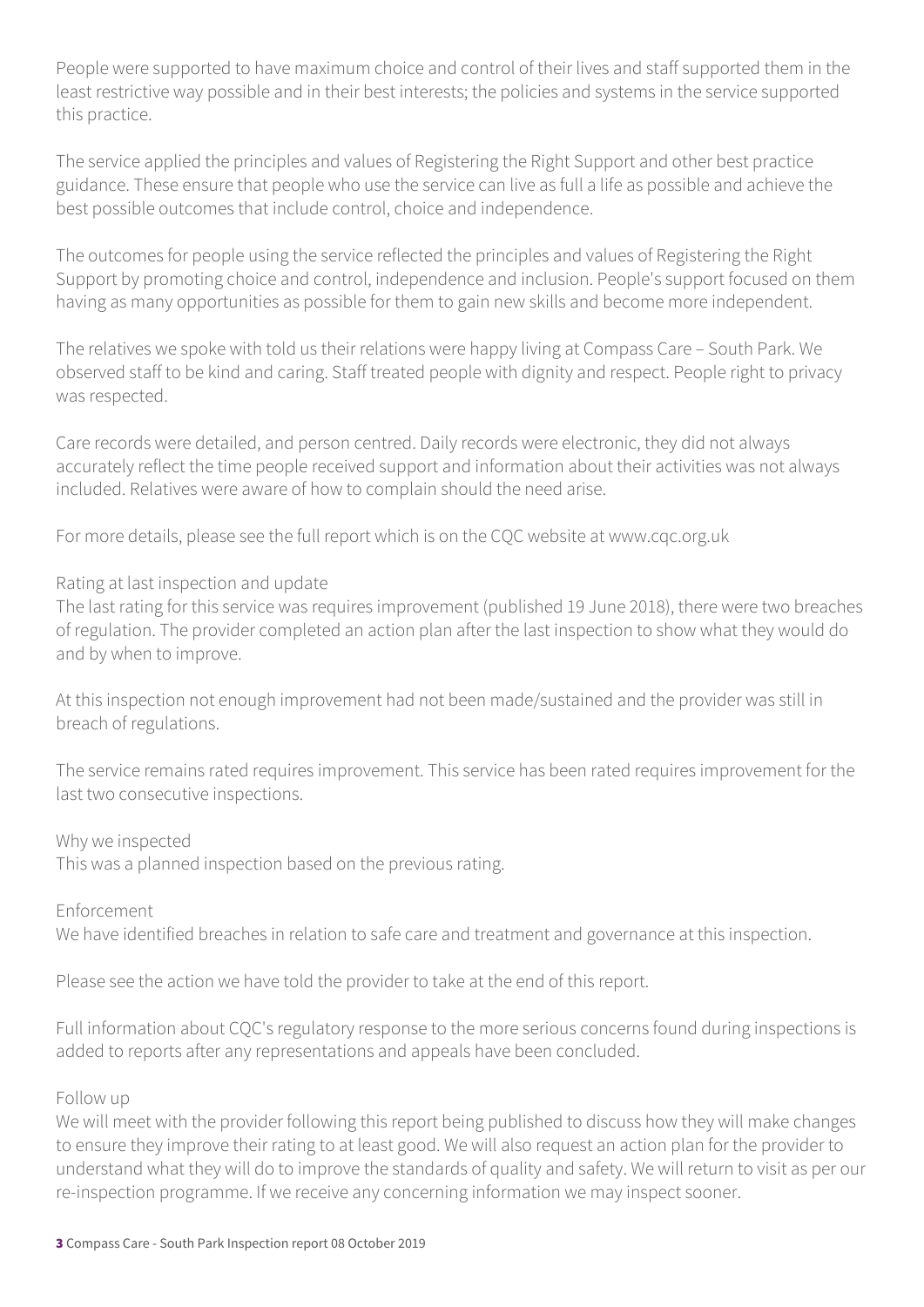### The five questions we ask about services and what we found

We always ask the following five questions of services.

| Is the service safe?                          | <b>Requires Improvement</b> |
|-----------------------------------------------|-----------------------------|
| The service was not always safe.              |                             |
| Details are in our safe findings below.       |                             |
| Is the service effective?                     | <b>Requires Improvement</b> |
| The service was not always effective.         |                             |
| Details are in our effective findings below.  |                             |
| Is the service caring?                        | Good                        |
| The service was caring.                       |                             |
| Details are in our caring below.              |                             |
| Is the service responsive?                    | <b>Requires Improvement</b> |
| The service was not always responsive.        |                             |
| Details are in our responsive findings below. |                             |
| Is the service well-led?                      | <b>Requires Improvement</b> |
| The service was not always well-led.          |                             |
| Details are in our well-Led findings below.   |                             |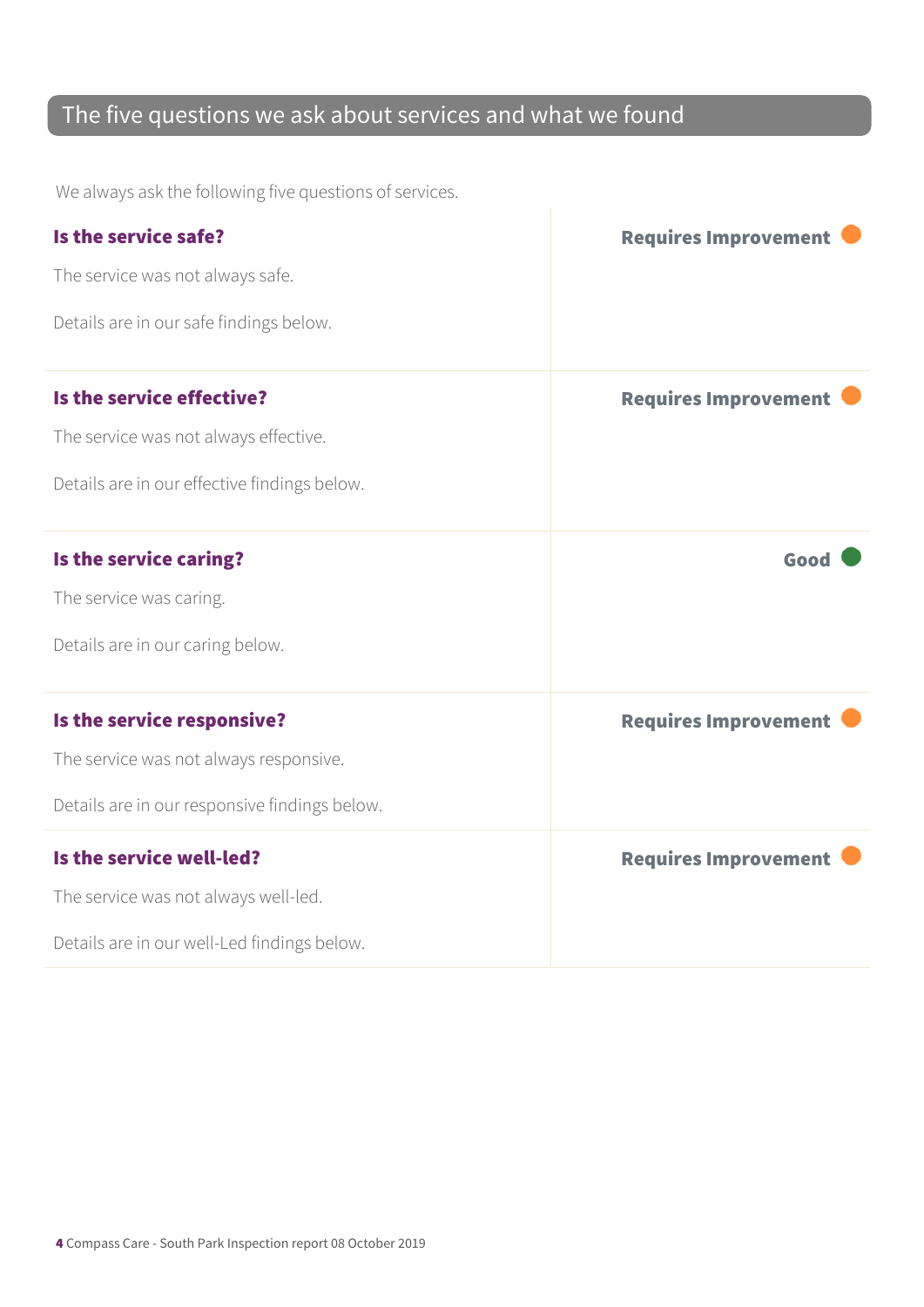

# Compass Care - South Park

Detailed findings

## Background to this inspection

The inspection

We carried out this inspection under Section 60 of the Health and Social Care Act 2008 (the Act) as part of our regulatory functions. We checked whether the provider was meeting the legal requirements and regulations associated with the Act. We looked at the overall quality of the service and provided a rating for the service under the Care Act 2014.

Inspection team The inspection team consisted of one inspector.

#### Service and service type

Compass Care – South Park is a 'care home'. People in care homes receive accommodation and nursing or personal care as single package under one contractual agreement. CQC regulates both the premises and the care provided, and both were looked at during this inspection.

The registered provider also operated a domiciliary care agency. It provides personal care to people living in their own houses.

The service had a manager registered with the Care Quality Commission. This means that they and the provider are legally responsible for how the service is run and for the quality and safety of the care provided.

Notice of inspection This inspection was unannounced.

We visited the home on 18 and 24 June 2019. Telephone calls to relatives of people who used the service were made on 2 July 2019.

What we did before the inspection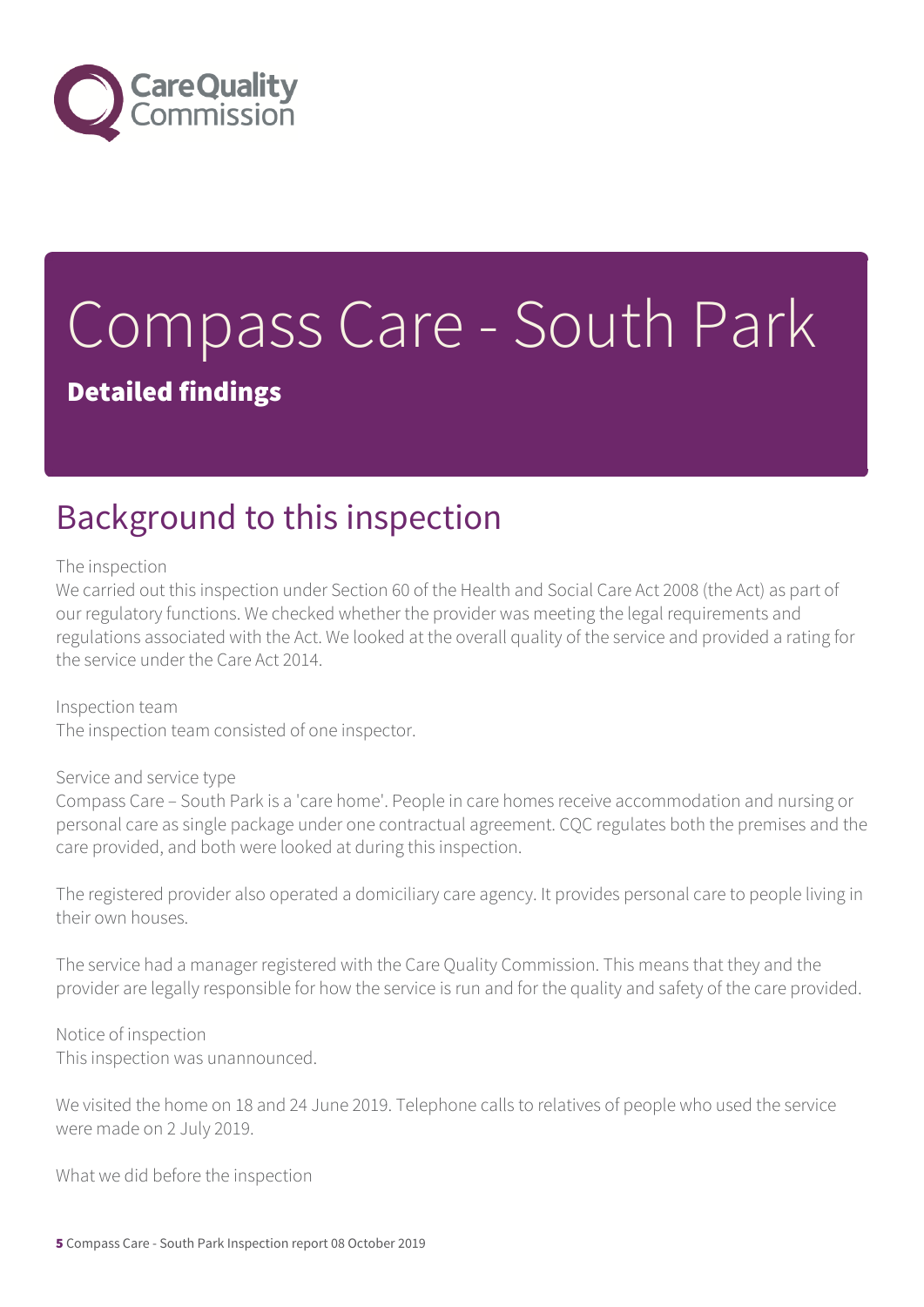The provider was not asked to complete a provider information return prior to this inspection. This is information we require providers to send us to give some key information about the service, what the service does well and improvements they plan to make. We took this into account when we inspected the service and made the judgements in this report.

We reviewed information we had received about the service since the last inspection. We sought feedback from the local authority and professionals who work with the service. We used all of this information to plan our inspection.

#### During the inspection

We spoke with one person who lived at the home. We spoke with five staff including the registered manager, a senior care worker and three care workers. We reviewed a range of records. This included three peoples care records and four peoples medicine records. We looked at four staff recruitment and supervision records and a range of records relating to the management of the home. Following the inspection, we spoke on the telephone with three relatives of people who lived at the home and one relative of a person who used the domiciliary service.

#### After the inspection

We requested further information from the registered manager to validate the evidence found. This was received, and the information was used as part of our inspection.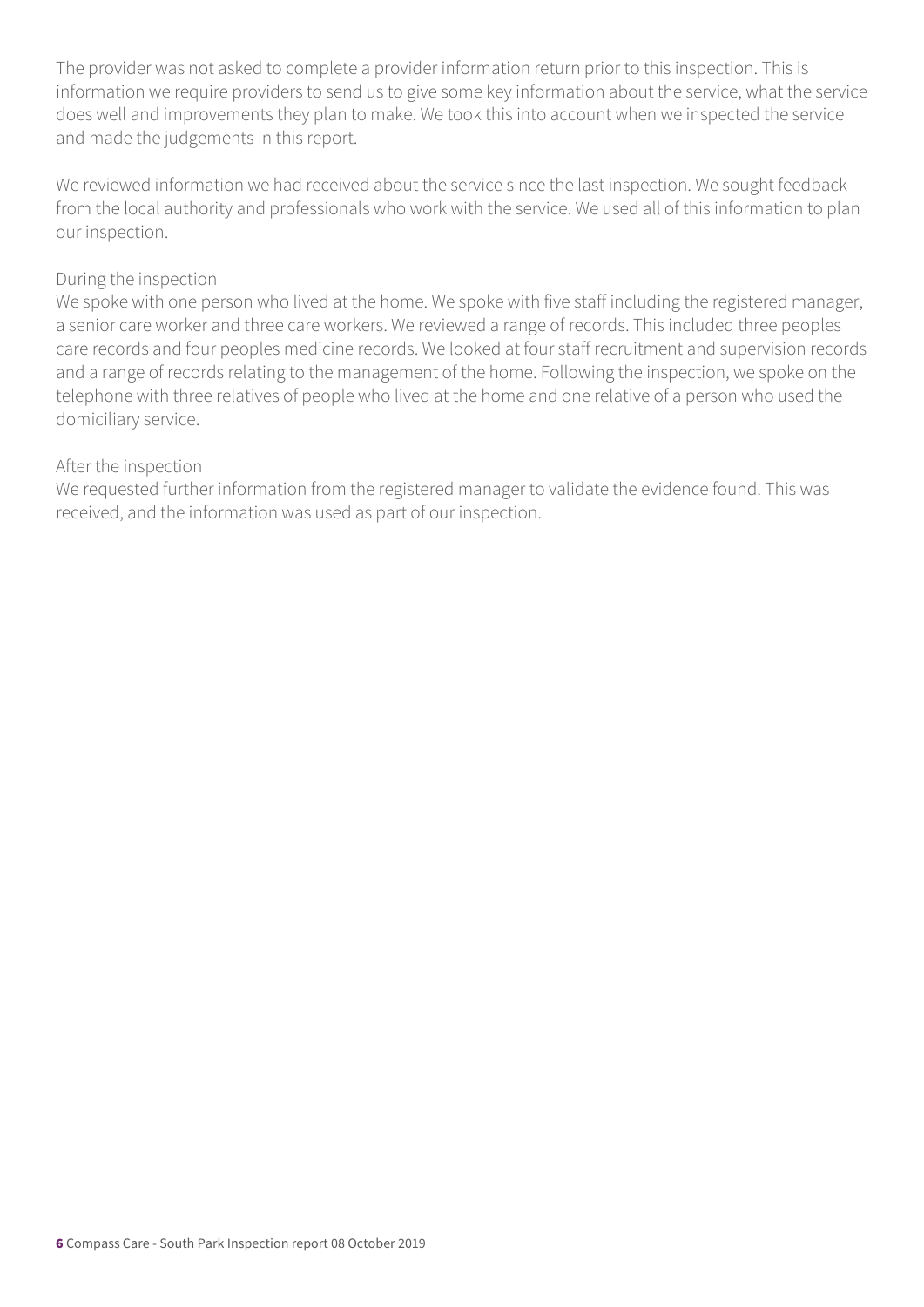Safe – this means we looked for evidence that people were protected from abuse and avoidable harm.

At the last inspection this key question was rated as requires improvement. At this inspection this key question has remained the same. This meant some aspects of the service were not always safe and there was limited assurance about safety. There was an increased risk that people could be harmed.

#### Assessing risk, safety monitoring and management

At our last inspection we found provider had failed to robustly assess the risks relating to the health safety and welfare of people. This was a breach of regulation 12 (Safe Care and Treatment) of the Health and Social Care Act 2008 (Regulated Activities) Regulations 2014.

At this inspection we found issues identified at the previous inspection had been addressed but we still found ongoing areas of concern, therefore the provider was still in breach of regulation 12.

• At our previous inspection we had identified some rooms were cold and some radiators in the home were hot to touch. The registered manager told us although some radiator guards had been purchased, they had not been fitted. They also told us no formal monitoring of room temperatures had been completed although evidence of random checks by staff on bedroom temperatures was submitted following the inspection. The records did not note the temperature recorded but simply stated 'The temperature was of a good level'. • Since the last inspection, window restrictors had been fitted to the dorma bedroom. However, we noted restrictors were not in place on ground floor windows. We identified three windows which, when opened, would enable easy access from the outside into the home. This was rectified when we returned for the second day of the inspection.

• Regular, recorded checks on water temperatures were not always completed. Thermometers were not in the communal bathrooms. We asked the registered manager how staff ensured the water temperature was safe prior to people bathing or showering. They told us staff checked the water temperature by hand to ensure it was safe. A monthly check of hot water temperatures had not been completed since 4 April 2019. No checks were completed to ensure cold water temperatures were within safe limits to reduce the risk of Legionella bacteria multiplying.

• One person who lived at the home required an alternating pressure mattress to reduce the risk of them developing pressure ulcers. There was no information recorded to inform staff of the correct setting for the mattress and no checks were completed to ensure the mattress was set correctly.

• The registered manager was not able to evidence all staff had attended a recent fire drill. Following the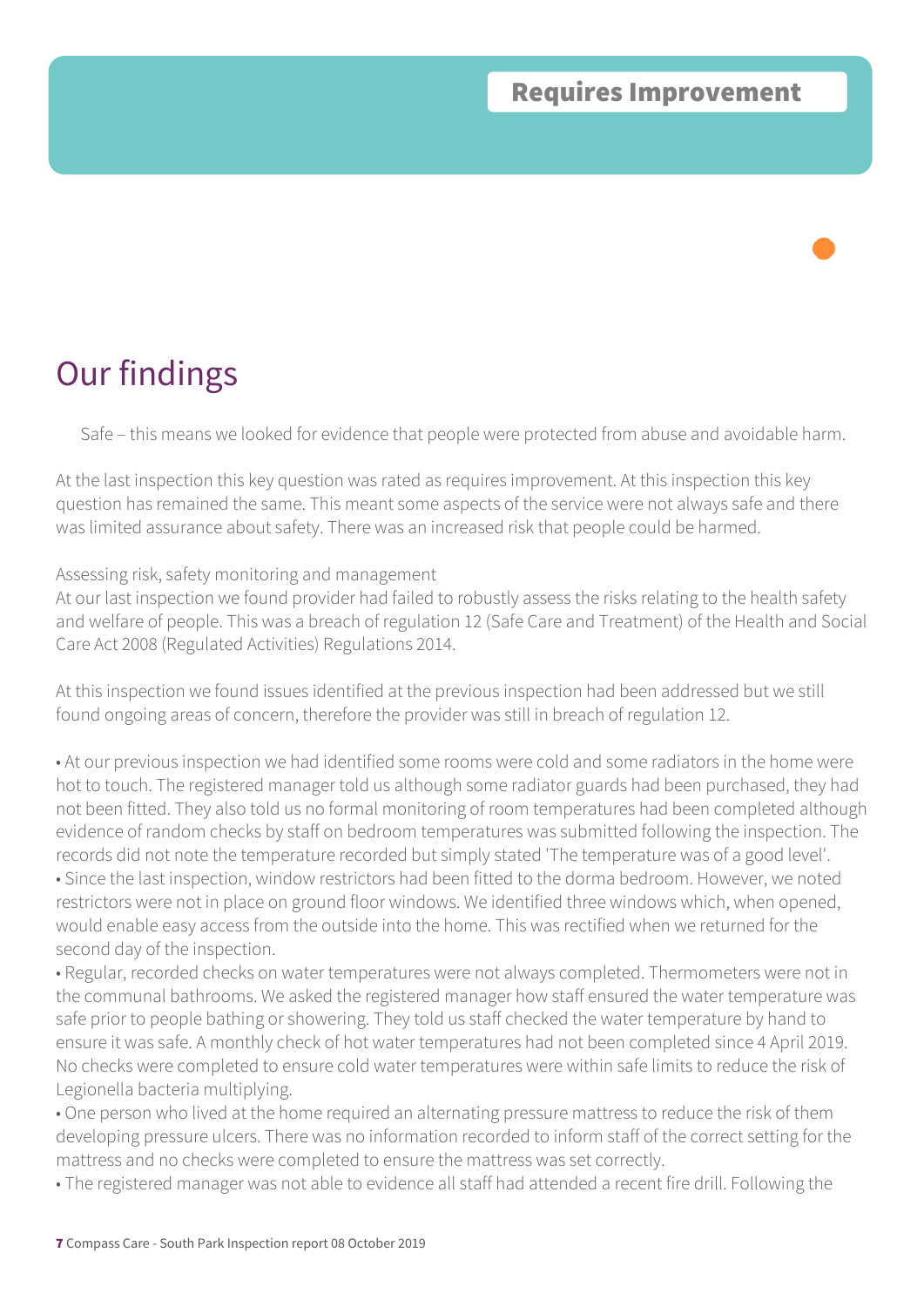inspection we contacted the registered manager, they confirmed all staff had now attended a fire drill.

We found no evidence that people had been harmed however, systems were either not in place or robust enough to evidence safety was effectively managed. This placed people at risk of harm. This was a continued breach of regulation 12 (Safe Care and Treatment) of the Health and Social Care Act 2008 (Regulated Activities) Regulations 2014.

• We found recommendations from the fire officer, following a visit to the home in March 2018 had been addressed. The fire risk assessment was accessible and there was personal emergency evacuation plan in place for each person who lived at the home.

• Regular checks had been made by external contractors to ensure the premises and equipment were safe.

• Each of the care records we reviewed included a range of person-centred risk assessments.

Preventing and controlling infection

At our last inspection we found the premises and equipment were not always sufficiently clean. This was a breach of regulation 12 (Safe Care and Treatment) of the Health and Social Care Act 2008 (Regulated Activities) Regulations 2014.

At this inspection not enough improvement had been made and the provider was still in breach of regulation 12.

• We looked in some of the kitchen drawers and cupboards. We saw the cutlery drawer was visibly dirty and a pan cupboard was soiled. The inside of a kitchen bin was dirty and had some liquid at the bottom. • In the laundry room we saw a red bag, containing soiled linen in the sink. A staff tabard and two tea towels

had been placed on top of the red bag.

• We noted a plastic jug in a communal bathroom which was very discoloured. We found there were no paper towels in either communal bathroom or a communal toilet when we arrived at the home. One person had an en-suite toilet and sink in their bedroom, we saw the toilet had been used but there was no soap available for the person to wash their hands.

• Cleaning schedules were in place for the night staff and a day time domestic. Tasks included re-stocking paper towels and cleaning the kitchen. Records showed these tasks had not been completed on eight out of 24 days.

We found no evidence that people had been harmed however, systems were either not in place or robust enough to demonstrate hygiene and cleanliness was effectively managed. This placed people at risk of harm. This was a continued breach of regulation 12 (Safe Care and Treatment) of the Health and Social Care Act 2008 (Regulated Activities) Regulations 2014.

The registered manager responded immediately during and after the inspection. All the above issues had been addressed by the second day of the inspection, however, in light of our initial findings we shared our concerns with the infection prevention and control team.

Using medicines safely

- Medicines were administered by staff appropriately trained and competent staff.
- Accurate records of medicines were maintained.

• On the first day of the inspection we observed the senior care worker dispensing and administering people's medicines. This was done in a kind and caring manner. They took steps to reduce the risk of making an error, for example they checked the name and dose of each medicine prior to administering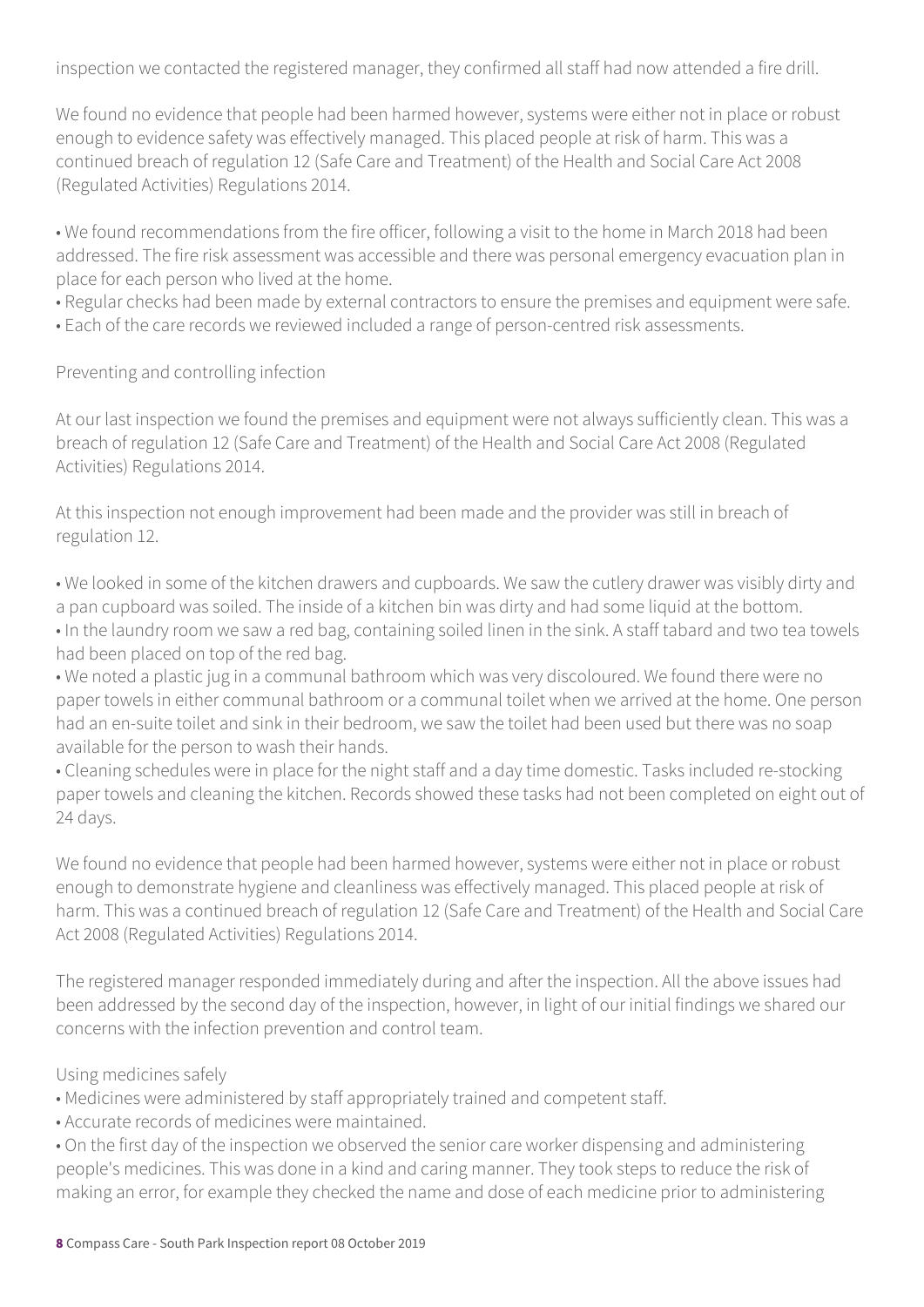them.

• Medicines were stored and dispensed from the kitchen. We observed the senior care worker administering people's medicines as well as organising people's breakfasts. We brought this to the attention of the registered manager at the time of the inspection.

Staffing and recruitment

• The recruitment of staff was safe.

• The registered manager had recently introduced a new initiative to involve a person who lived at the home in the recruitment process for new staff. we saw evidence of this in the most recently employed care workers personnel file.

• Relatives we spoke with did not raise any concerns regarding staffing numbers at the home.

• Staff told us there were busy periods during their shift, but they felt people were safe and their needs were met.

• There was a white board in the dining room. This recorded the names of the staff on duty. We saw the staffing information was still dated 16 June 2019.

Systems and processes to safeguard people from the risk of abuse

• Relatives we spoke with felt their family members were safe.

• Each of the staff we spoke with were clear about what may constitute abuse and what could put a person at risk of harm. The registered manager and all the staff we spoke with understood their responsibilities in reporting and recording any safeguarding concerns.

• When we arrived for the first day of our inspection, the senior care worker checked our identification prior to allowing us access into the home.

Learning lessons when things go wrong

• Accidents and incidents were recorded and analysed to identify possible themes or trends.

• The registered manager demonstrated a clear culture of learning lessons when things went wrong. Learning was shared with staff at team meetings, supervisions and daily handovers.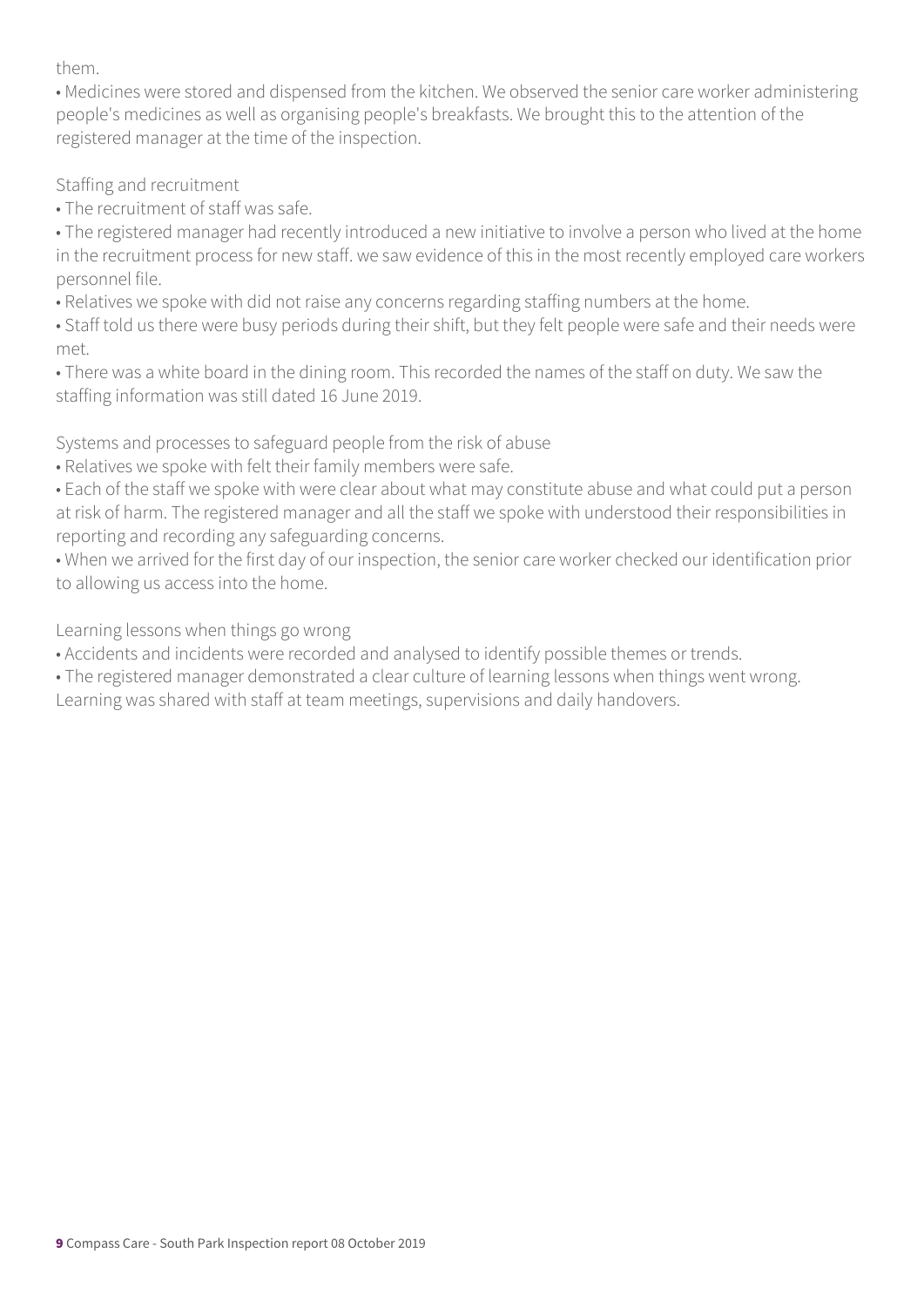Effective – this means we looked for evidence that people's care, treatment and support achieved good outcomes and promoted a good quality of life, based on best available evidence.

At the last inspection this key question was rated as requires improvement. At this inspection this key question has remained the same. This meant the effectiveness of people's care, treatment and support did not always achieve good outcomes or was inconsistent.

Assessing people's needs and choices; delivering care in line with standards, guidance and the law • The registered manager told us people's needs would be assessed prior to their admission to the home or to a support package commencing, to ensure the service could meet their needs. Information gathered during this process was used to develop people's care and support plans.

• We saw evidence peoples care records were reviewed and updated at regular intervals.

Staff support: induction, training, skills and experience

• One of the relatives we spoke with was very complimentary about the skills of both care workers who supported their relative.

• New staff completed a period of induction which included training and shadowing a more experienced member of staff.

• Staff told us they felt supported and received management supervision. However, evidence of regular management supervision was not evidenced in staffs' personnel files. There was no evidence in two of the four staff files we reviewed, that they had received supervision during 2019. Following the inspection, the registered manager told us they had located evidence both these staff had received a supervision during 2019. The registered manager told us staff should receive four supervisions per year.

• Staff had not received an annual appraisal of their performance. Two of the staff whose personnel file we reviewed had been employed by the service for over twelve months. Neither had received an appraisal.

• Staff received regular training in a range of topics. A number of staff had also recently completed a college course in health and social care. The registered manager shared the following feedback received via email from their tutor, "Can I also please say that they have all been a pleasure to teach and support during their level 3 journey. They have all worked very hard and shown great commitment throughout the course."

Supporting people to eat and drink enough to maintain a balanced diet

• During May and June 2019 staff had worked with people to introduce healthier options into their diet. Following the inspection, the registered manager emailed staffs' case study. This clearly evidenced how they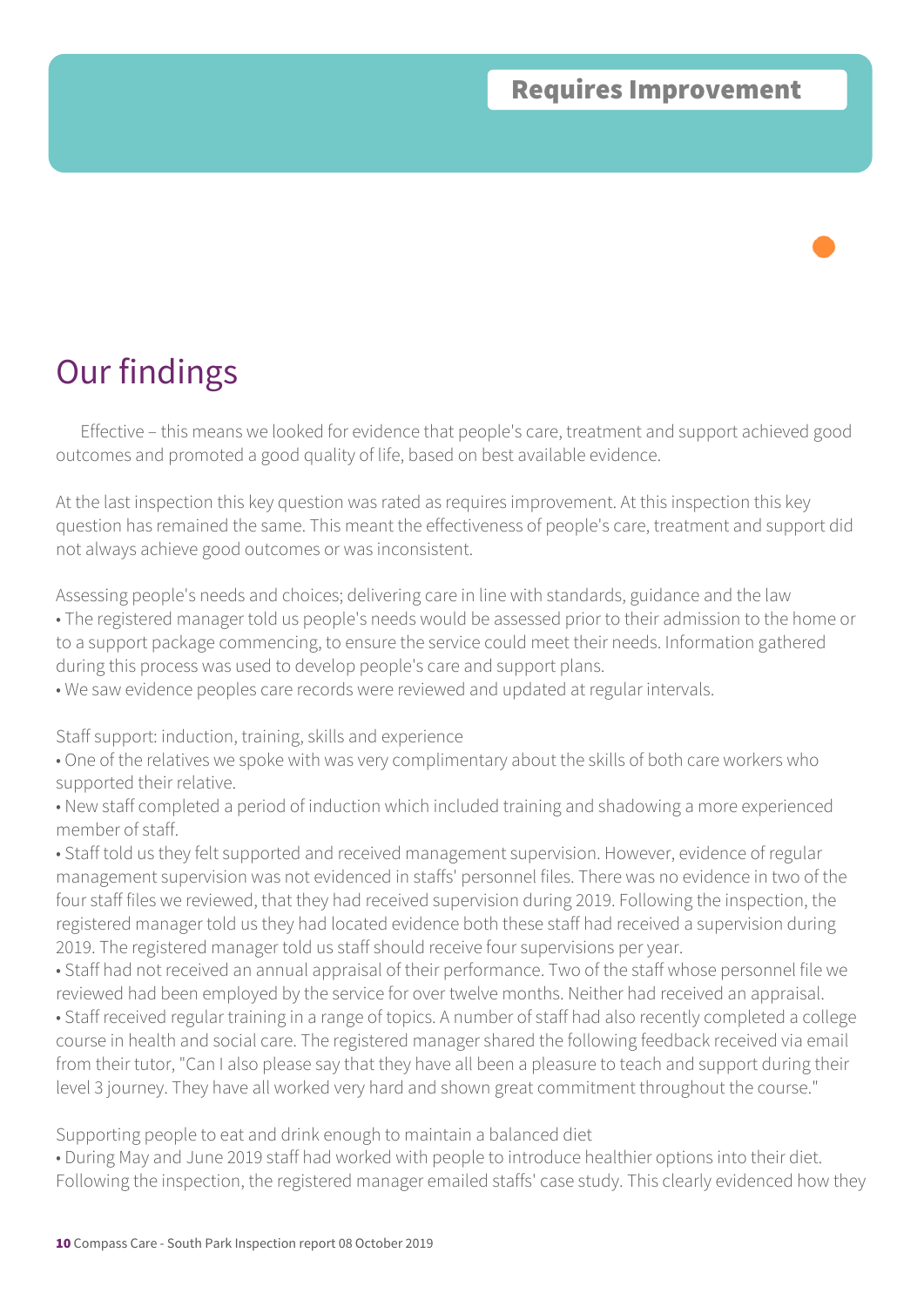had introduced new food to people, how they had monitored their feedback and how some healthier options had been added to people's daily meals and drinks.

• Done person told us their favourite meal was fish and chips. They also told us about a recent trip they had been on and the meal they had enjoyed.

• A relative told their family member lost some weight, this had improved their health.

• We saw people were supported to choose their own meals and drinks. At lunchtime we noted, although people received sandwiches with individual fillings, staff did not tell people what their individual filling was when they gave the sandwich to them.

• During May and June 2019 staff had worked with people to introduce healthier options into their diet. Following the inspection, the registered manager emailed staffs' case study. This clearly evidenced how they had introduced new food to people, how they had monitored their feedback and how some healthier options had been added to people's daily meals and drinks.

Staff working with other agencies to provide consistent, effective, timely care; Supporting people to live healthier lives, access healthcare services and support

- One of the relatives we spoke with told us, "If [name of person] is unwell, they call the doctor."
- We saw evidence in people's care records, of the involvement of other health care professionals.
- Each person also had a hospital passport. This contained information about their needs and how they liked to be supported, in the event they needed to attend hospital.
- Information was communicated within the staff team through daily shift handovers and team meetings.

#### Adapting service, design, decoration to meet people's needs

• Compass Care – South Park consists of two dorma bungalows. Bedrooms are located on the ground floor with two bedrooms in the dorma section of each bungalow.

• The home had two lounges and a dining room, however, due to the design of the bungalows, each one was also used as thoroughfare by staff and people as they walked around the home. We sat in a lounge to speak with a person who lived at the home. Our conversation was regularly interrupted by people walking through the lounge.

• The decked patio area of the garden at the back of the home was untidy and looked uncared for. A person who lived at the home commented, "It needs a good sweep." A sunken pond was covered in weed and had a white plastic bucket and a shoe partly submerged. The decked area had a number of plant pots, but none of them had plants or flowers. At one end of the decking there was a pot full of water and cigarette ends.

### Ensuring consent to care and treatment in line with law and guidance

The Mental Capacity Act 2005 (MCA) provides a legal framework for making particular decisions on behalf of people who may lack the mental capacity to do so for themselves. The Act requires that, as far as possible, people make their own decisions and are helped to do so when needed. When they lack mental capacity to take particular decisions, any made on their behalf must be in their best interests and as least restrictive as possible.

People can only be deprived of their liberty to receive care and treatment when this is in their best interests and legally authorised under the MCA. In care homes, and some hospitals, this is usually through MCA application procedures called the Deprivation of Liberty Safeguards (DoLS).

Where people may need to be deprived of their liberty in order to receive care and treatment in their own homes, the DoLS cannot be used. Instead, an application can be made to the Court of Protection who can authorise deprivations of liberty

We checked whether the service was working within the principles of the MCA, and whether any conditions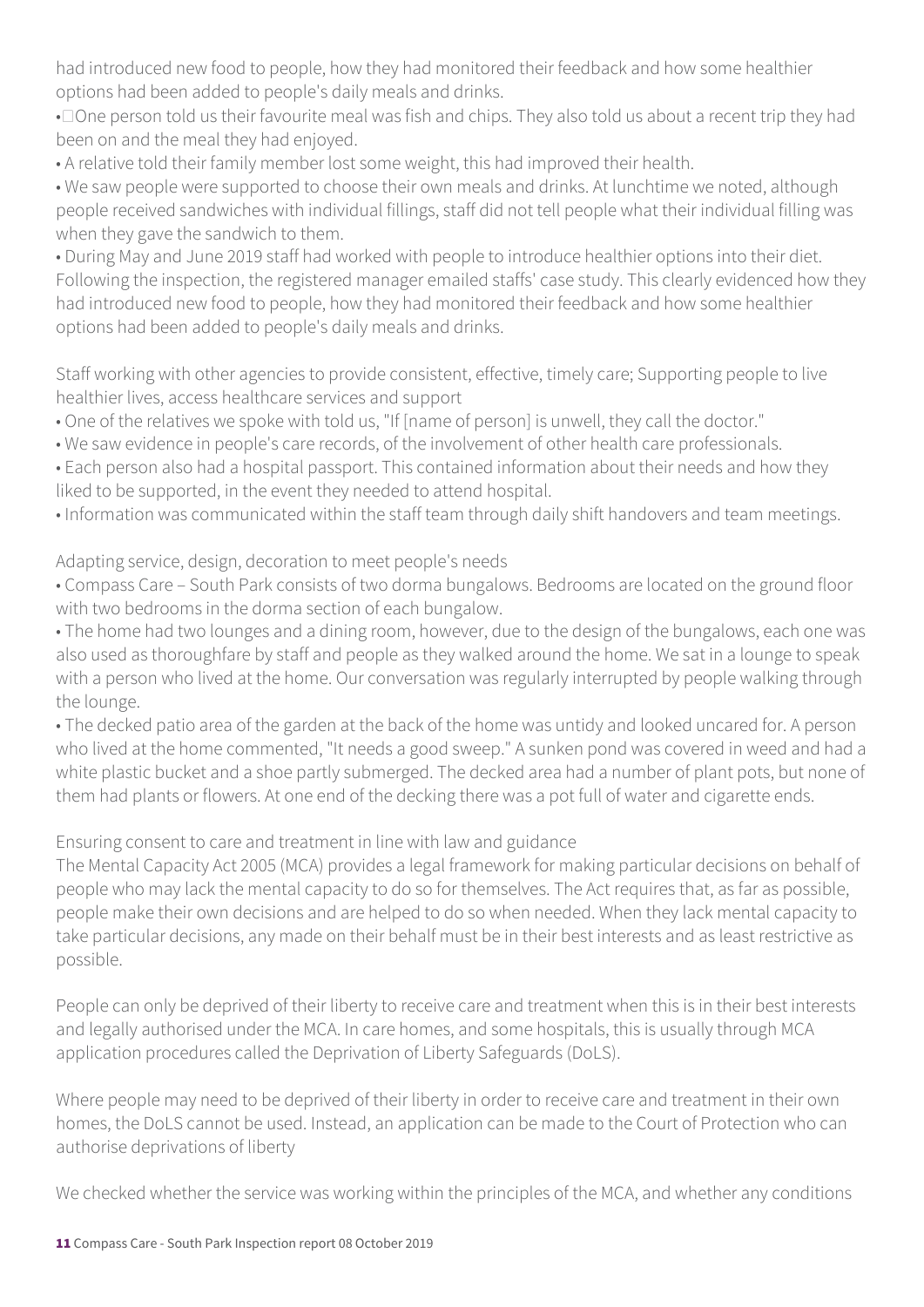on authorisations to deprive a person of their liberty had the appropriate legal authority and were being met.

• The registered manager told us a number of DoLS applications had been submitted to the local authority and were awaiting review.

• People's consent was gained by staff.

• Care records included the support people needed to enable them to make decisions about their lives. However, the process of assessing peoples capacity to make specific decisions' was not recorded. We discussed this with registered manager at the time of the inspection.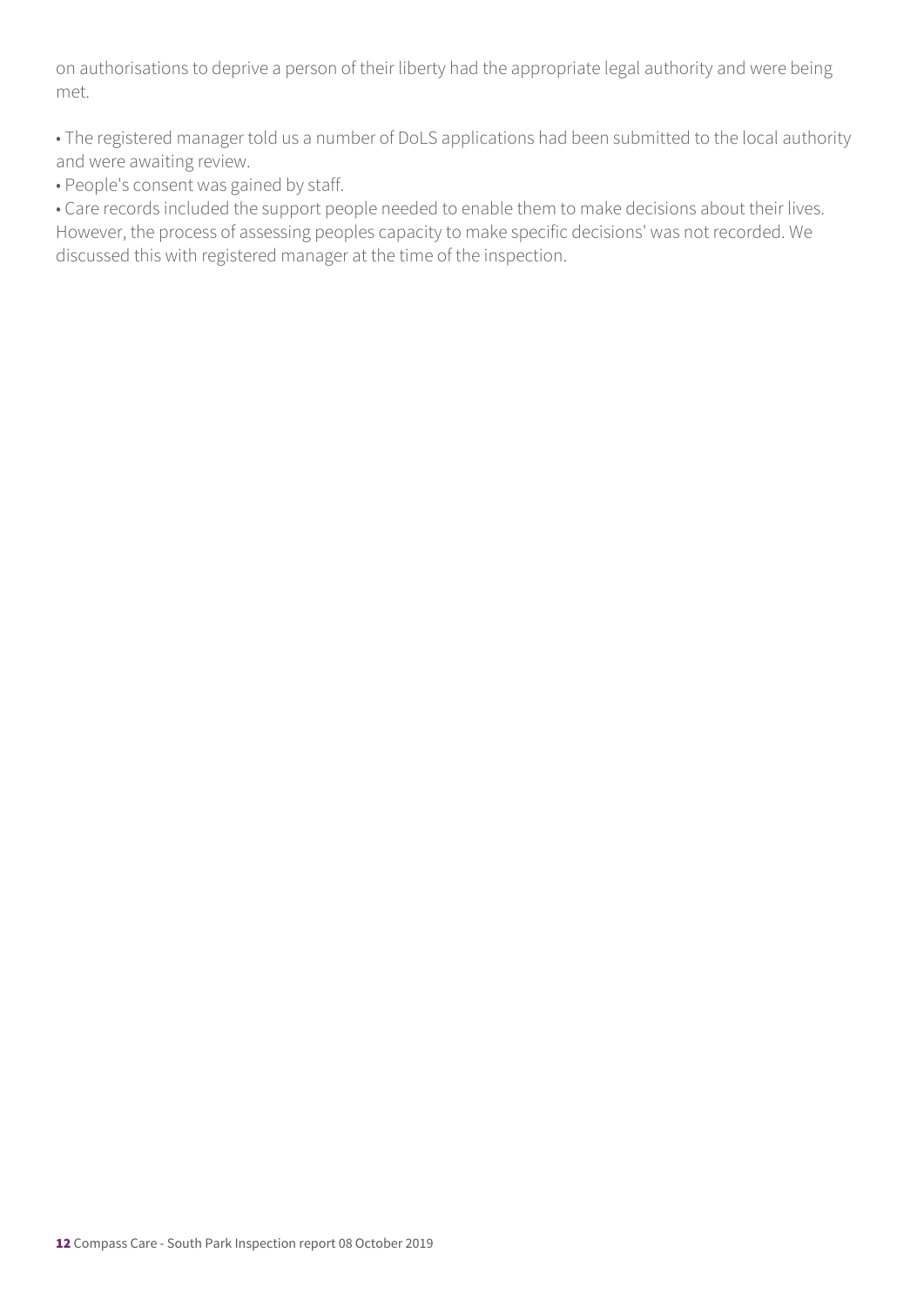Caring – this means we looked for evidence that the service involved people and treated them with compassion, kindness, dignity and respect.

At the last inspection this key question was rated as good. At this inspection this key question has remained the same. This meant people were supported and treated with dignity and respect; and involved as partners in their care.

Ensuring people are well treated and supported; respecting equality and diversity

• Relatives told us their family members were happy living at Compass Care – South Park. One relative said, "[Name of care worker] is fabulous with [name of person]." Another relative told us how the staffs' care, and attention had enabled their relative to begin walking again

• Following the inspection, the registered manager shared the following feedback received via email from a college tutor, "Every time I have come to South Park to see the staff I have always had a warm welcome; both from all the staff and the service users too. The service users are a lovely group of individuals and you can see how happy they are with the care and support they receive from your hard working staff."

• We asked staff to describe 'good care'. One care worker told us, "Empathy… make sure we meet their individual needs." Another care worker said, "To be a good listener and a good observer… They are all equals, we accept them for who they are as individuals" Staff spoke with us about the people they supported in caring and professional manner.

• Staffs' interactions with people were caring and kind. We heard a care worker remind a person to be careful with their drink as it was hot. Another care worker noted a person had not touched their drink, they moved their table closer to them and gently reminded them they had not yet started their drink.

Supporting people to express their views and be involved in making decisions about their care • Relatives told they felt involved in their family members support although three of the four relatives we spoke with told us they had not been involved in a formal review of their relations care and support. • People were supported to make decisions about their care and support. We consistently heard staff offering people choices regarding what they ate and drank, where they spent their time and the activities they wished to pursue.

• Care workers involved people in their care records. A monthly review was completed of each person's care records. We saw evidence of people's involvement in this process.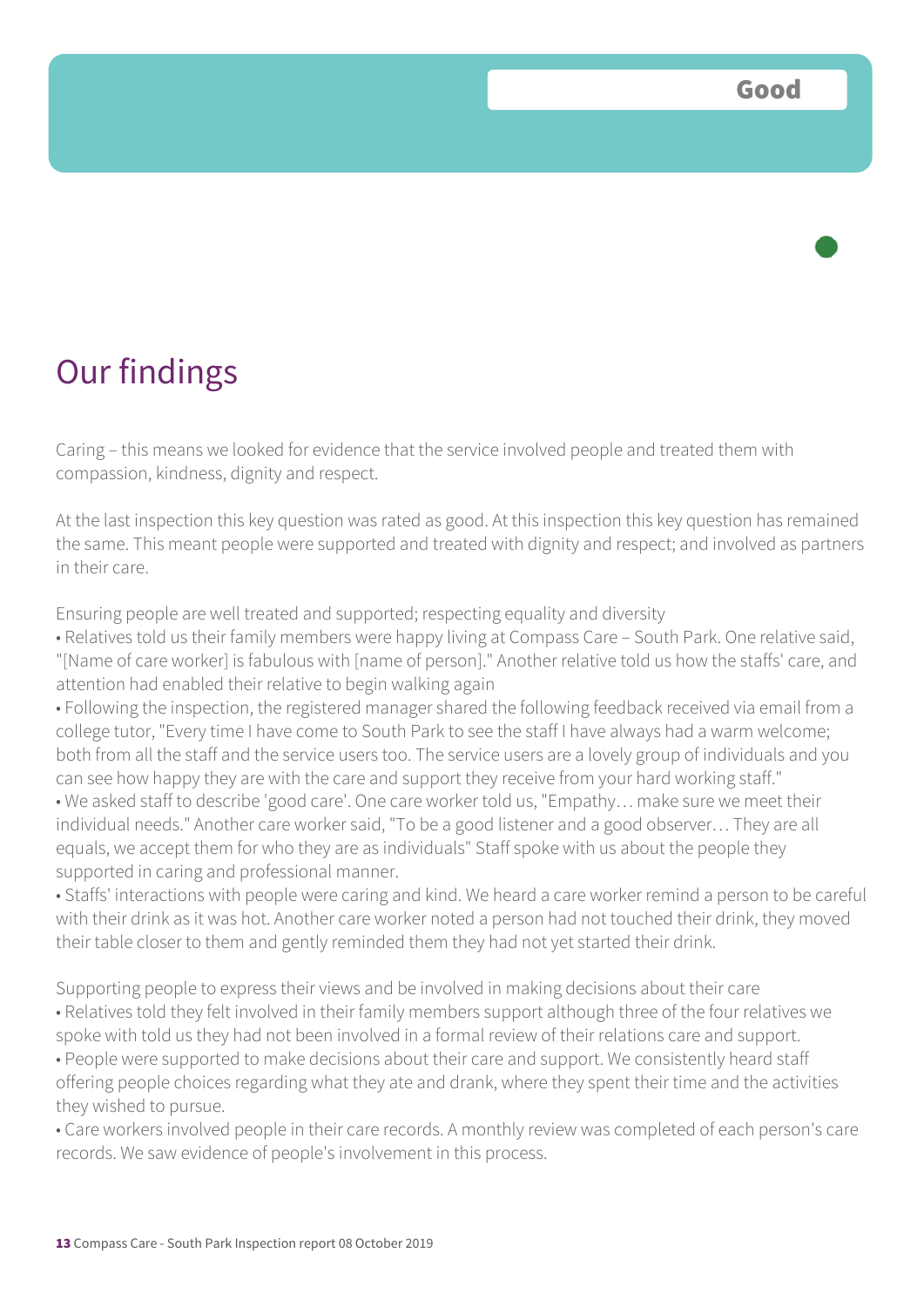Respecting and promoting people's privacy, dignity and independence

• People's privacy and dignity was respected. We observed staff knocking on people's bedroom doors prior to entering. The registered manager asked peoples permission prior to us entering their bedrooms. We observed a member of staff using a blanket to cover a persons exposed legs when they were sat in an easy chair.

• People were encouraged to retain their independence. Care records included information about the tasks people were able to complete independently.

• Confidential information was stored securely.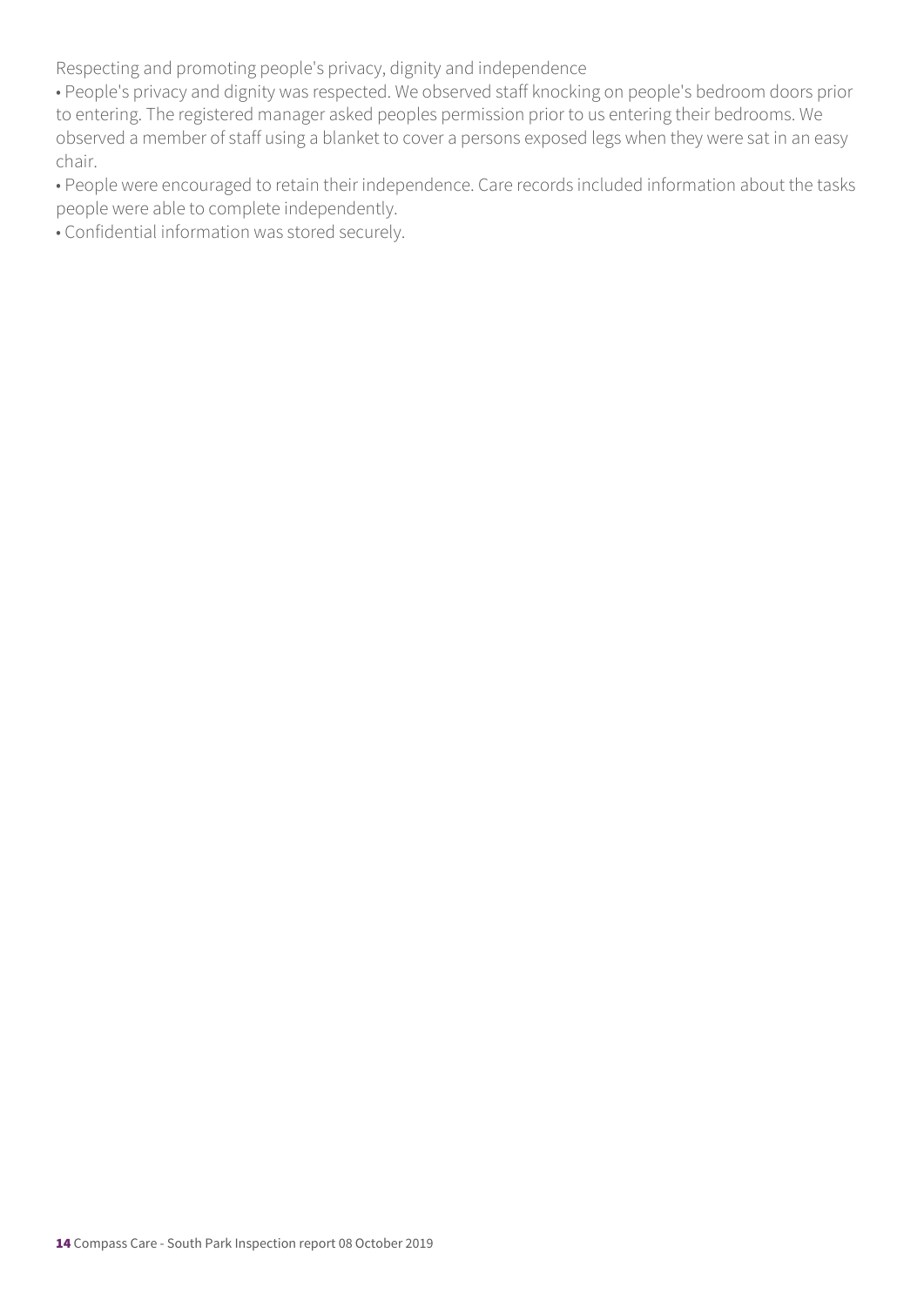Responsive – this means we looked for evidence that the service met people's needs.

At the last inspection this key question was rated as requires improvement. At this inspection this key question has remained the same. This meant people's needs were not always met.

Planning personalised care to ensure people have choice and control and to meet their needs and preferences

• Relatives we spoke with were satisfied with the activities, outings and interests their family member was supported to take part in. Although one relative told us, "I don't think [person] gets out as often as they should." Following the inspection, the registered manager shared feedback received via email from a college tutor, "I particularly like the different games and activities all of your staff do to entertain the service users and also those who I have seen come into the home to do entertainment and exercises with them." • One relative told us how the home had supported their relation to begin accessing the community. The

registered manager also showed us a case study which clearly documented the staffs' dedication and support in facilitating this person being able to enjoy going out again.

• In the morning of the first day of the inspection there was no structured activity. The radio was on and one person travelled in the car with staff when they supported another person to attend an appointment. In the afternoon staff sat at the dining table and played games with two people. A further two people joined after they had observed the activity for a short period of time. One person showed me a photograph album. The album contained a recording of their voice with information about the photograph.

• The service had recently implemented an electronic system to document people's daily care and support. Staff did not always record entries until later in the day, therefore the time recorded was not always an accurate reflection of the time people received support. We also noted care workers were not routinely recording when people engaged in activities. For example, on the second day of the inspection we checked the records for the four people who had participated in games on the first day of the inspection. This information had not been recorded in their daily notes. We discussed this with the registered manager at the time of the inspection.

• Care records were very detailed and person centred. They included information about people's likes and dislikes, how they liked to be supported and information about their life history.

• There was no call system at the home. We asked the registered manager what progress had been made in regard to this matter since our last inspection. They told us they had been in contact with the local authority assistive technology team. However, at the time of the inspection there was no evidence to suggest any equipment had been trialled at the home.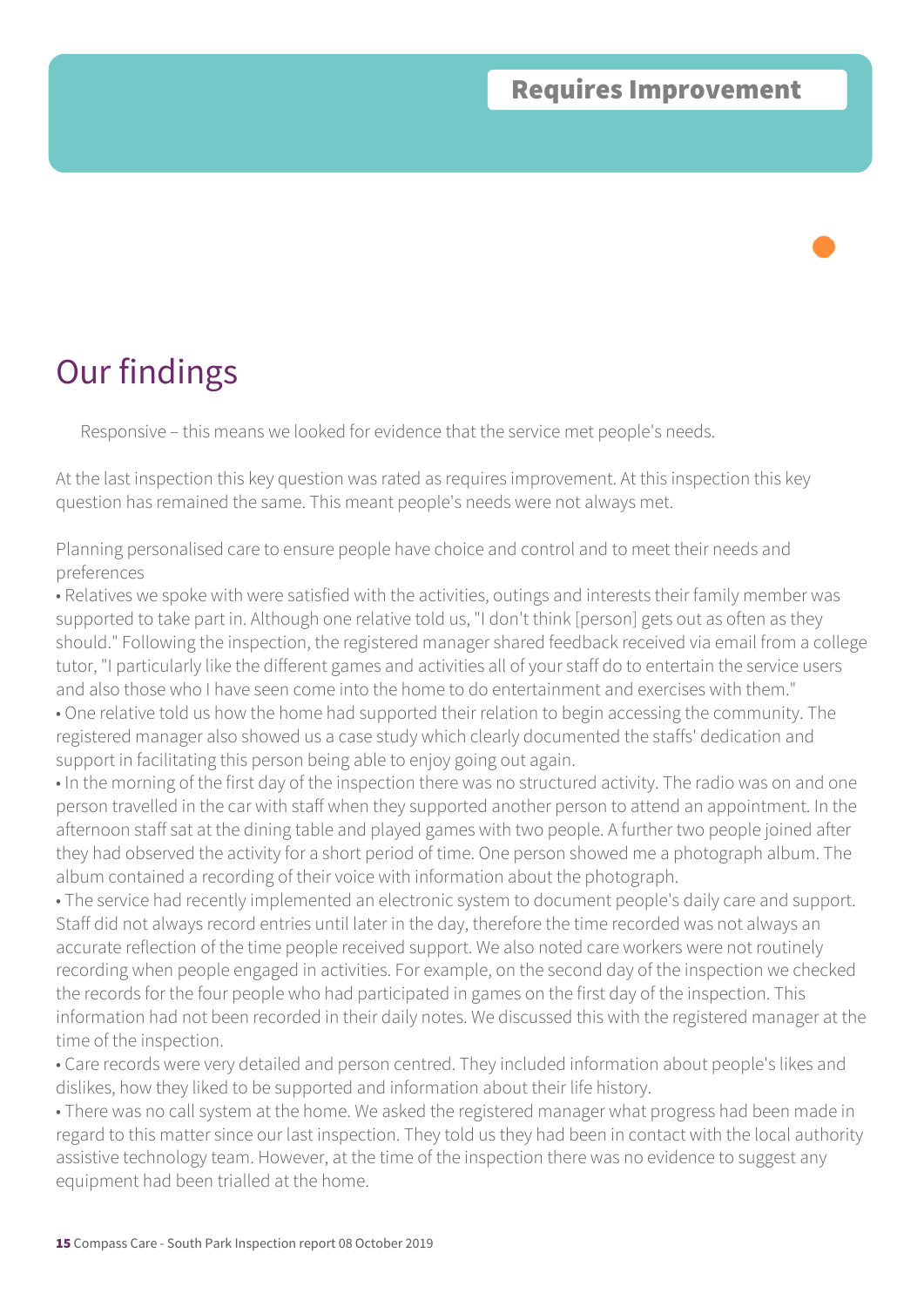Since 2016 onwards all organisations that provide publicly funded adult social care are legally required to follow the Accessible Information Standard (AIS). The standard was introduced to make sure people are given information in a way they can understand. The standard applies to all people with a disability, impairment or sensory loss and in some circumstances to their carers.

• Care records provided clear information about peoples preferred communication method.

• The registered manager showed us quality questionnaires which they had recently updated to be more user friendly.

Improving care quality in response to complaints or concerns

• We asked one person what they would do if they were unhappy with their care. They told us, "I'd tell you [pointing at registered manager] or them [indicating care workers]." Relatives told they did not have any complaints but said they would contact the registered manager in the event they were dissatisfied.

• The registered manager had only received one recent complaint. We saw this had been addressed appropriately.

• A complaints procedure was available although we did not see this displayed in a suitable format where people could access it.

#### End of life care and support

• At the time of the inspection no-one at the home required end of life support.

• One of the care records we reviewed included information about the person preferences as when they neared the end of their life and when they had died. The second care record we looked at was blank but did contain a hand written note to prompt staff to discuss this topic with the persons family in the future.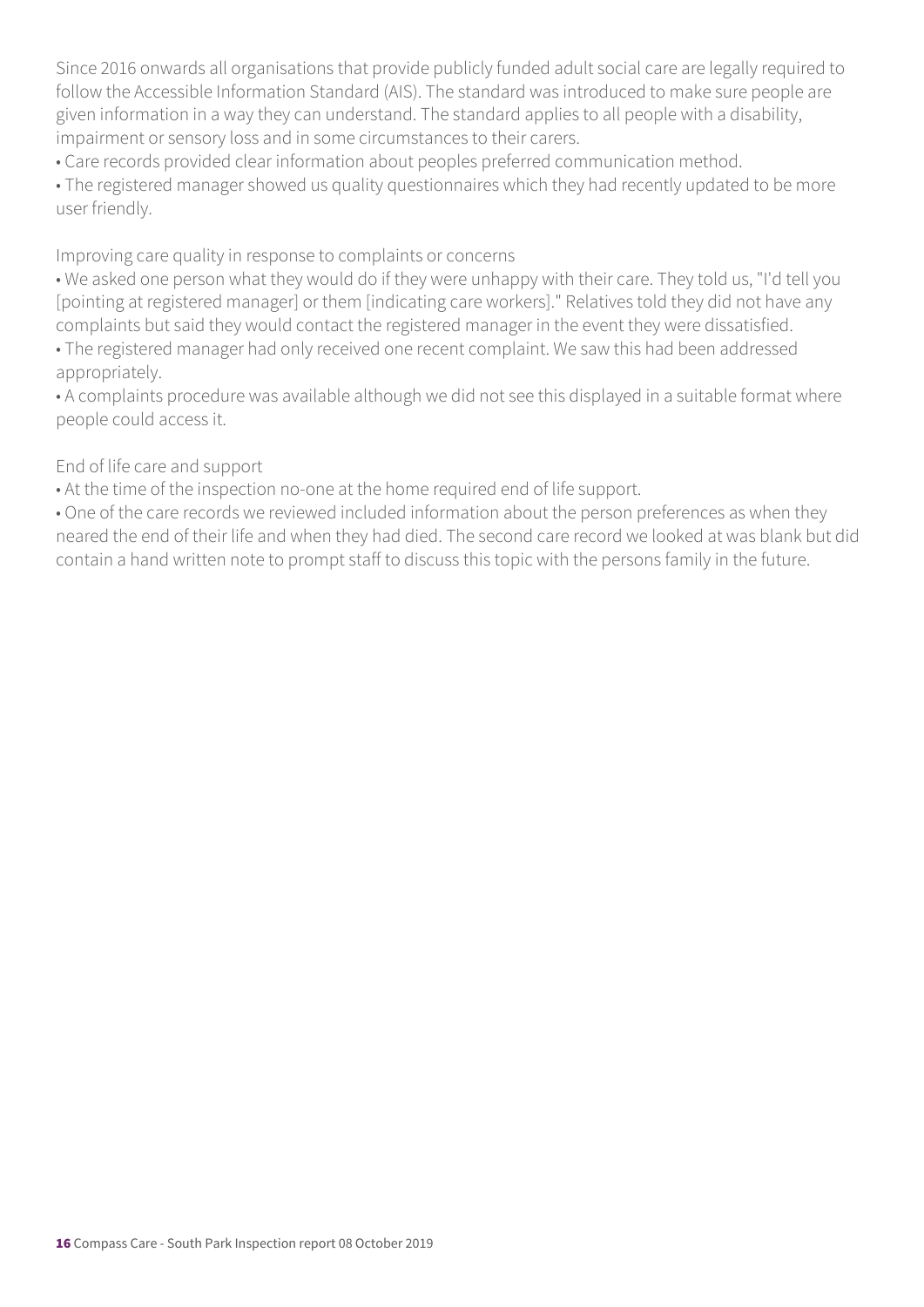Well-Led – this means we looked for evidence that service leadership, management and governance assured high-quality, person-centred care; supported learning and innovation; and promoted an open, fair culture.

At the last inspection this key question was rated as requires improvement. At this inspection this key question has remained the same. This meant the service management and leadership was inconsistent. Leaders and the culture they created did not always support the delivery of high-quality, person-centred care.

Managers and staff being clear about their roles, and understanding quality performance, risks and regulatory requirements

At our last inspection we found provider had failed to ensure systems of governance were sufficiently robust. This was a breach of regulation 17 (Good Governance) of the Health and Social Care Act 2008 (Regulated Activities) Regulations 2014.

At this inspection we found issues identified at the previous inspection had been addressed but we still found ongoing areas of concern, therefore the provider was still in breach of regulation 17.

• Internal audits and reports were still not sufficiently robust. A range of audits were completed within the home, including medication, people's monies and health and safety. The registered provider visited the home regularly. They reviewed staff recruitment and training, staff roles and records and gained feedback from people who lived at the home and staff. Neither the audits or the registered providers monthly reports had identified the shortfalls evidenced within the safe, effective and responsive sections of this report. • Issues identified at our previous inspection had not been addressed, for example, radiator guards had not been fitted and we could not be assured peoples room temperature had been satisfactory during the colder months.

• We reviewed a random sample of staff meeting minutes. Where issues were raised it was not evident action had been taken. For example, minutes dated February 2019 recorded work needed to be completed with people's hospital passports. This was not recorded in the following meeting minutes; therefore, we could not establish if this action had been addressed.

We found no evidence that people had been harmed however, systems of governance remained ineffective.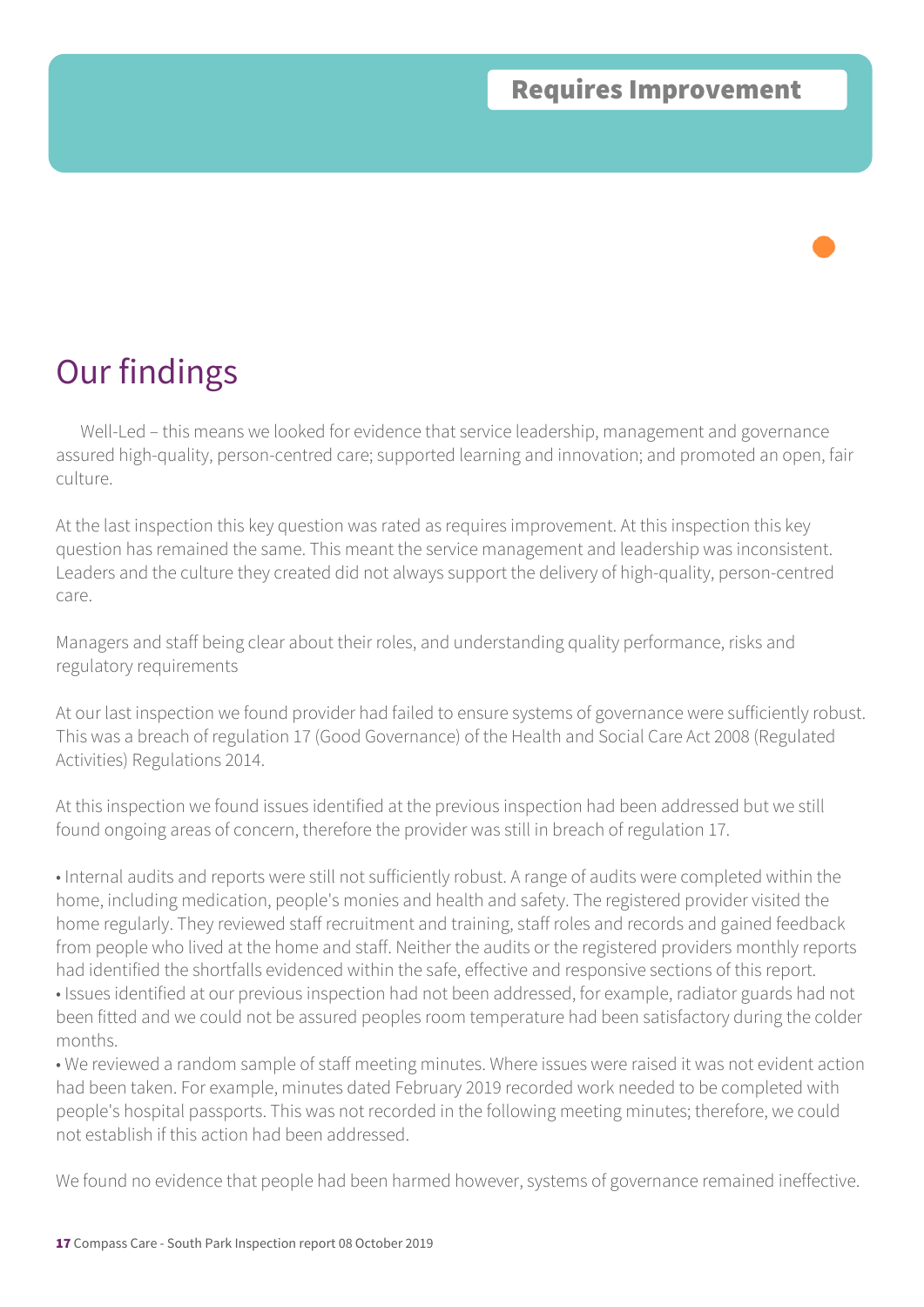This placed people at risk of harm. This was a continued breach of regulation 17 (Safe Care and Treatment) of the Health and Social Care Act 2008 (Regulated Activities) Regulations 2014.

Engaging and involving people using the service, the public and staff, fully considering their equality characteristics

• Staff enjoyed working at Compass Care – South Park. A care worker told us there were regular team meetings, "We talk about what needs to improve and we get feedback."

• Feedback questionnaires had been posted to relatives in March 2019, five had been returned. Feedback was positive. One relative had written, "Staff are always cheerful and welcoming. "Although a relative of a person who used the care at home service told us they had not received a questionnaire. Feedback questionnaires for people who lived at the home had recently been updated, at the time of the inspection only one person had been supported to complete one.

• The registered manager told us meetings for people who lived at the home were no longer held. They said they planned to use a different format, for example, the recent healthy eating case study which had taken place in May and June 2019. People's feedback was also gained during the monthly review of their care plan.

Continuous learning and improving care

• We saw information relating to good practice and current legislation displayed within the registered managers office and other staff areas within the home.

• The registered manager attended good practice events provided by the local authority.

• This is the second consecutive inspection where the home has failed to achieve an overall rating of good. This demonstrates the registered provider and registered manager have failed to implement systems and processes which will ensure people receive consistently safe and effective care. The registered manager has failed to ensure staff were supported with regular and robust supervision.

We found no evidence people had been harmed, however, systems and processes had not been established effectively to ensure the quality of the service continually improved. This was a continued breach of regulation 17 (Good Governance) of the Health and Social Care Act 2008 (Regulated Activities) Regulations 2014.

Promoting a positive culture that is person-centred, open, inclusive and empowering, which achieves good outcomes for people; How the provider understands and acts on the duty of candour, which is their legal responsibility to be open and honest with people when something goes wrong

• The registered manager understood their responsibility in being open with people when things went wrong. By law, registered manager must notify CQC of incidents which affect people's health, safety and welfare. At the last inspection we identified some incidents which had not been notified to CQC. At this inspection we noted relevant incidents had been reported.

• Relatives spoke positively about the registered manager and staff. One relative said, "[Name of registered manager] they are smashing."

• Staff told they felt listened to and supported. One care worker told us, "[Name of registered manager] is brilliant, I can go and speak to her about anything."

Working in partnership with others

• The registered manager continued to work in partnership with other agencies, including the local authority and healthcare professionals.

• The registered manager had begun to forge links with other organisations for the benefit of the service. For example, some people accessed services operated by other social care providers and a coffee morning had been held to celebrate world autism day in March 2019.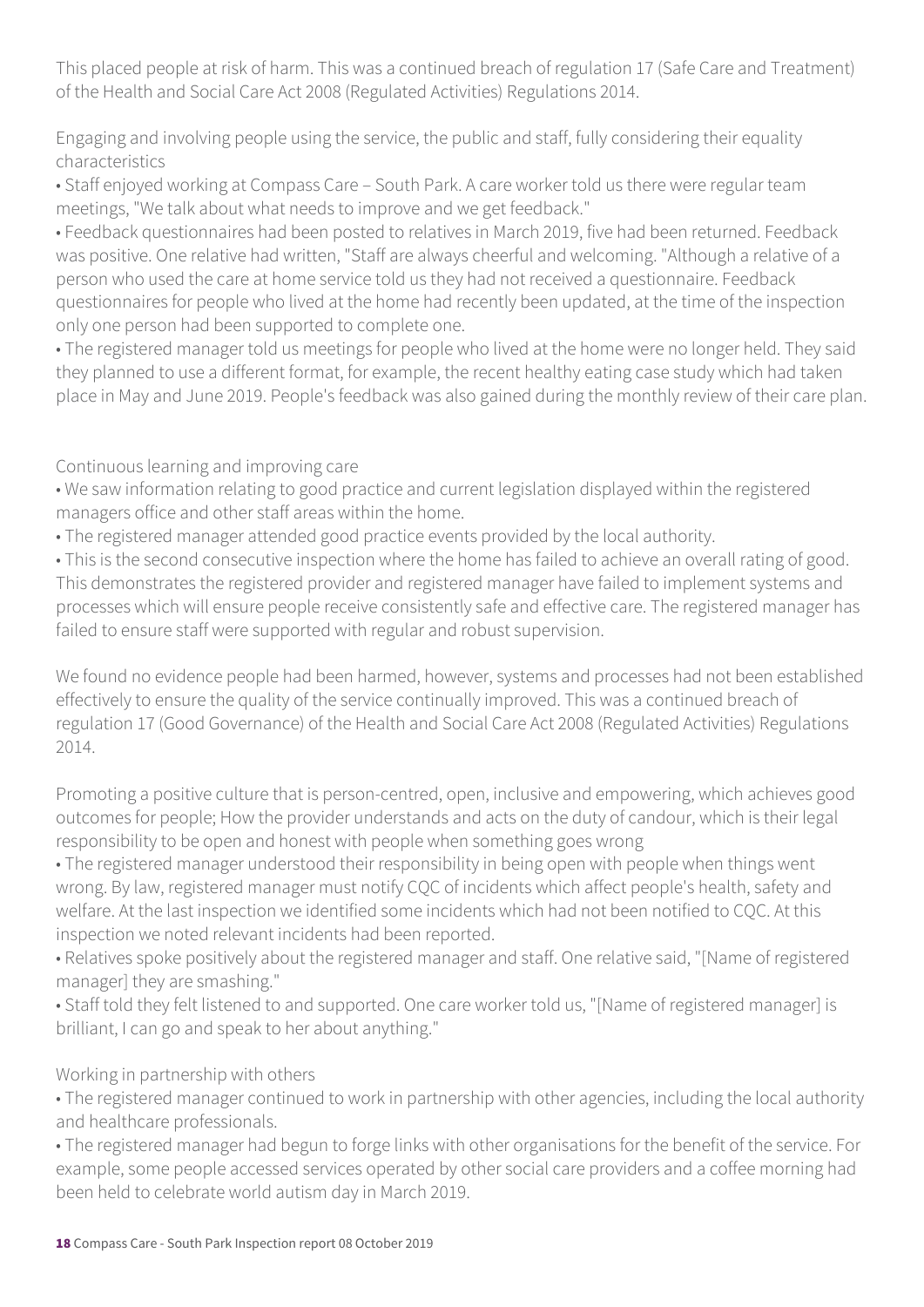### Action we have told the provider to take

The table below shows where regulations were not being met and we have asked the provider to send us a report that says what action they are going to take.We will check that this action is taken by the provider.

| Regulated activity                                                | Regulation                                                          |
|-------------------------------------------------------------------|---------------------------------------------------------------------|
| Accommodation for persons who require nursing or<br>personal care | Regulation 17 HSCA RA Regulations 2014 Good<br>governance           |
| Personal care                                                     | Effective systems and processes of governance<br>were not in place. |